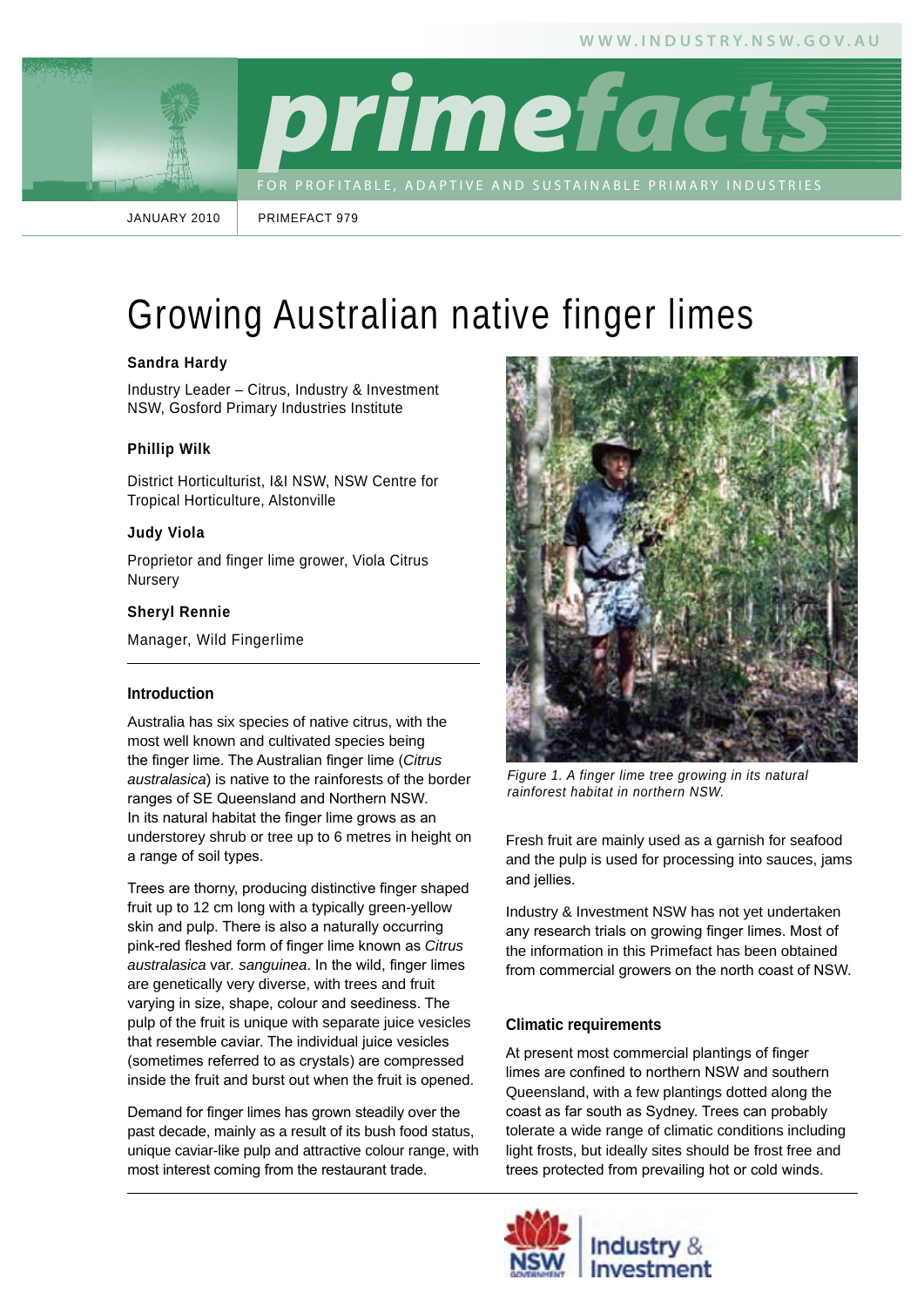

*Figure 2. The Australian native finger lime tree with its unique finger-shaped fruit.*

Commercial finger lime orchards do well planted in full sun. Some earlier plantings, however, incorporated protection from full sun by inter-planting with taller native trees or covering trees with shade cloth, to mimic the natural habitat of the plant.

#### **Varieties and rootstocks**

Over the past twenty years growers and nurserymen have selected a range of finger lime plants with different characteristics directly from the bush or from seedling populations. These selections have then been used as the 'mother plants' for vegetatively propagating identical new plants.

All commercial citrus trees in Australia are propagated vegetatively using budwood, which ensures the new trees are identical to the original mother plant. Citrus trees grown from seed are not used because they



*Figure 3. A commercial finger lime orchard on the north Figure 6. The foliage of finger limes is also variable. coast of NSW.*

are not always true to type, are slower growing and can take many years to bear fruit. All commercial citrus trees are grown on specially selected citrus rootstocks that have different characteristics including tolerance to a range of soil, disease, pest and climatic conditions.

The commercially available finger lime cultivars come in a variety of tree shapes and sizes, from tall upright trees with open canopies and narrow leaves to dense weeping shrubs with broader leaves. The mature fruit range in size from 6 to 12 cm in length and come in a wide range of colours including green, yellow, purple and pink to bright red. The pulp of the fruit is unique with a 'caviar like' appearance that also comes in a wide range of colours. The intensity of skin and pulp colour can have some variation as a result of flowering times and climatic conditions. Fruit seediness can also vary with some cultivars being almost seedless and others having many seeds.



*Figures 4 & 5. Finger limes are naturally variable and selected cultivars come in a wide variety of skin (top) and pulp colours (bottom).*

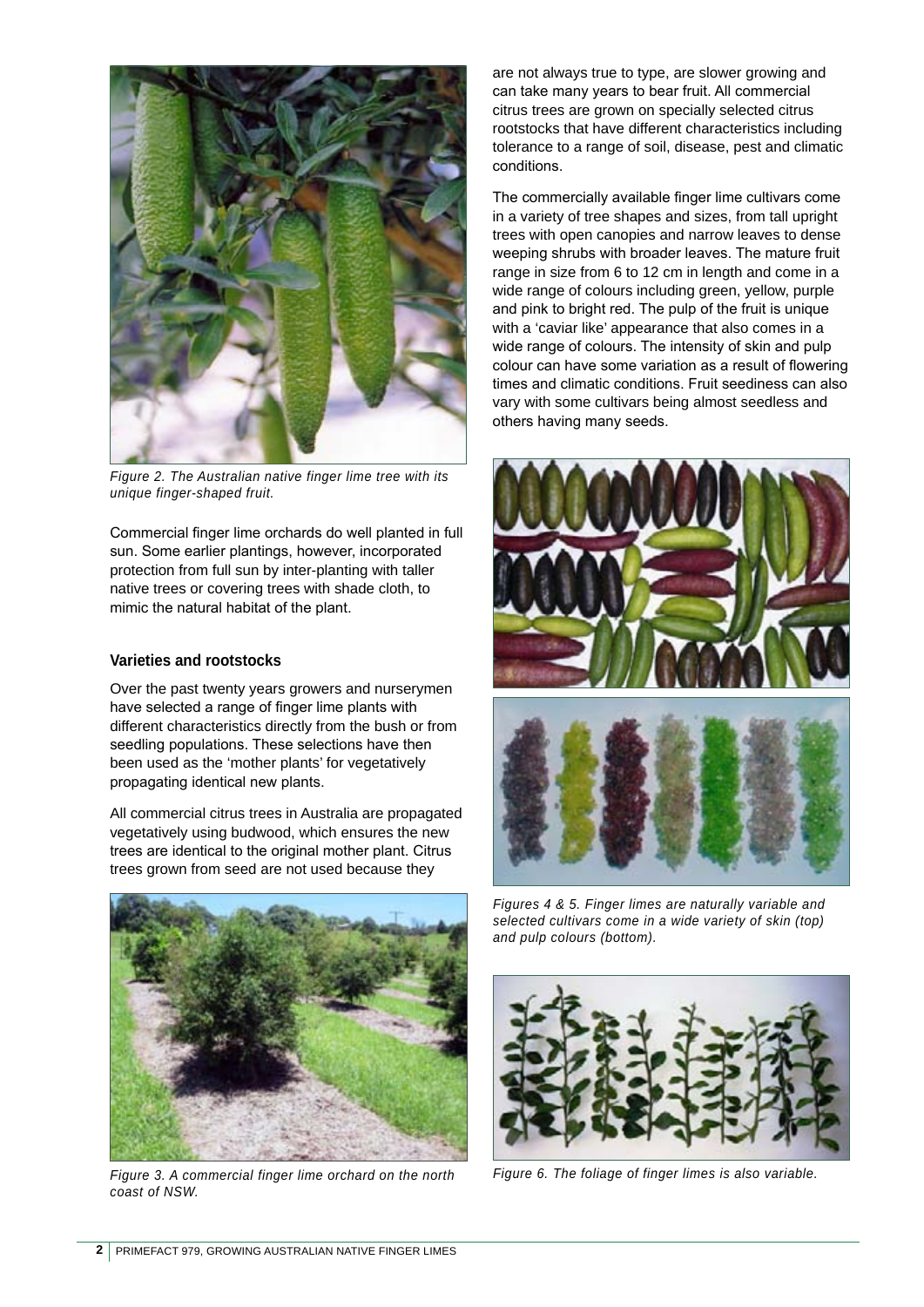

*Figure 7. Seed number varies with cultivar – this selection has many seeds.*

The health status of most of the commercially available finger lime cultivars is largely unknown as they have not been tested by the Australian Citrus Propagation Association Incorporated (Auscitrus). Auscitrus budwood trees are regularly tested to ensure freedom from exocortis, psorosis and other graft transmissible pathogens. Currently Auscitrus maintains mother trees of *Citrus australasica* var*. sanguinea* 'Rainforest Pearl' as well as the cultivars *C. australasica* 'D1' and 'Ruby' in their insect proof repository.

At present there are a number of finger lime selections available and commercially grown. These selections fall into the following categories.

1. **Varieties registered with Plant Breeders Rights (PBR).** PBR varieties are protected and administered under the Plant Breeders Rights Act 1994. In order to be granted PBR the applicant must show that the new variety is distinct from all other varieties, is uniform and is stable in cultivation. PBR is granted for 25 years for tree and vine varieties. These varieties can only be propagated under licence from the owner of that variety.

At present there is only one finger lime variety protected by PBR. It is owned by A T Eyles & Sons citrus nursery at Kenthurst, NSW.

*• Citrus australasica* var*. sanguinea* 'Rainforest Pearl' – a small open upright tree producing green fruit tinged with crimson with a pink flesh. (Figure 8.) This variety has been widely planted due to its long-term commercial availability. It is grown under licence and available from A T Eyles citrus nursery in Kenthurst NSW, Birdwood nursery in Qld and Citrees nursery in WA.

**2. Cultivars that have been registered with the Australian Cultivar Registration Authority (ACRA).** ACRA is the International Registration Authority for Australian plant genera. A cultivar is the basic grouping for cultivated varieties. Cultivated



*Figure 8. The finger lime variety 'Rainforest Pearl' is registered with PBR.*

plants mean plants raised in cultivation which differ sufficiently from their wild ancestors or if taken into cultivation from the wild are worthy enough of distinction from wild populations to merit special names. The main purpose of registering a cultivar is to ensure that its registered name is retained when it is sold or propagated.

At present there are five finger lime cultivars registered with ACRA and two awaiting registration. These cultivars have been registered by Judy Viola, a finger lime grower and citrus nurserywoman from Bangalow on the north coast of NSW. More detailed descriptions of these cultivars are available on the ACRA website at www.anbg.gov.au/acra

These cultivars include:

- *Citrus australasica* 'Alstonville' a tall growing shrub producing dark green-black fruit with a pale green flesh. (Figure 9)
- *Citrus australasica* 'Blunobia Pink Crystal' a compact medium shrub producing green-brown fruit with a deep pink flesh.



*Figure 9. The finger lime cultivar 'Alstonville' is registered with ACRA.*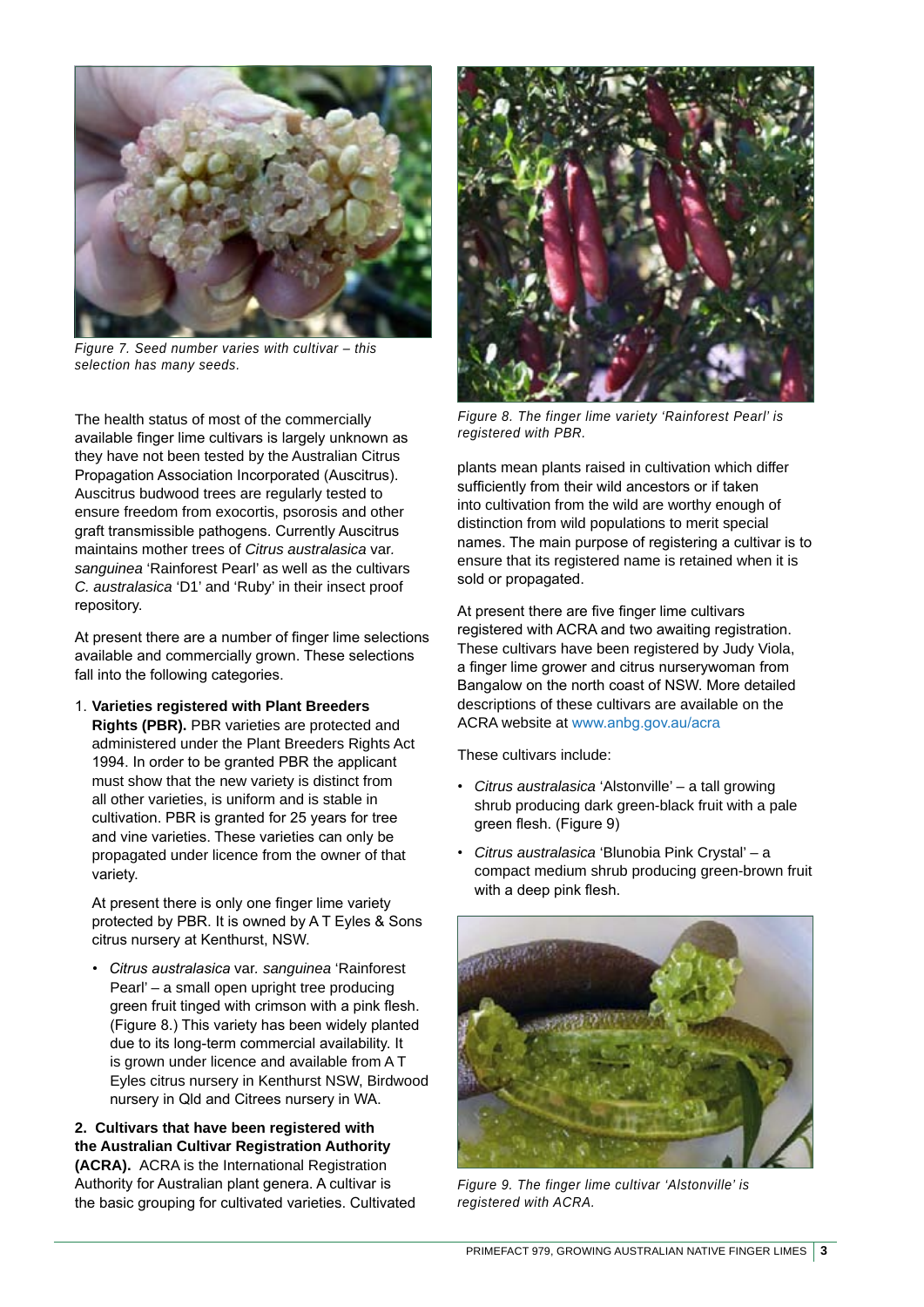- *Citrus australasica* 'Durhams Emerald' a medium open shrub producing black fruit with an emerald green pulp.
- *Citrus australasica* 'Judy's Everbearing' a tall shrub producing green-brown to maroon fruit with a green to dark pink flesh (Figure 10).
- *Citrus australasica* 'Pink Ice' a medium growing shrub producing reddish maroon fruit with a clear to pink flesh (Figure 11).



*Figure 10. The finger lime cultivar 'Judy's Everbearing' is registered with ACRA.*



*Figure 11. The finger lime cultivar 'Pink Ice' is registered with ACRA.*

#### **3. Other cultivars**

Some nurserymen, growers and marketing groups have sourced and named their own finger lime selections which they propagate and sell.

Examples include:

• Two marketing groups on the north coast of NSW have their own finger lime selections that they grow and provide to their grower members.

The Wild Fingerlime group uses the following names for their selections: Rainforest Ruby 1, Rainforest Garnet 1, Rainforest Jade 1 & 2 and Rainforest Diamond. Descriptions can be found at www.wildfingerlime.com.

The Finger Limeing Good company uses the following names for their selections: Limeburst® opaque, Limeburst® green, Limeburst® pink, Limeburst® burgundy and Limeburst® yellow. Descriptions can be found on the company's website, www.fingerlime.com.

• Eyles citrus nursery also has two other finger lime selections available to industry including: 'D1' – A seedless selection with a green/yellow skin and green pulp (Figure 12) and 'Ruby' a copper skinned selection with a dark pink pulp. More information is available at www.eylescitrus. com.au.

Although no formal rootstock trials have been undertaken for finger limes they are most commonly budded onto *Citrus trifoliata* or Troyer citrange rootstocks. To date no obvious incompatibility on these rootstocks has been reported. *C. trifoliata* is the preferred rootstock for heavy clay-loam soils or in areas with high or frequent rainfall. Most finger limes grown in coastal areas are budded onto *C. trifoliata* for protection against Phytophthora root rot. Rootstock choice should always match soil and climatic conditions.



*Figure 12. The finger lime cultivar 'D1'.*

# **Orchard design, tree and crop management**

**Orchard design.** All citrus trees prefer well drained soils with a pH of between 5 and 6.5. In areas with high rainfall or on heavier soils, trees should be budded onto *C. trifoliata* rootstock and tree rows mounded to help improve drainage during wet weather. Trees should not be planted on soils that are not free-draining, particularly in prolonged wet weather.

It is important to establish windbreaks prior to planting to protect trees from prevailing winds as the fruit are very susceptible to wind rub and skin damage. Because finger limes are naturally very thorny, the fruit are easily damaged by the thorns which cause the fruit to be downgraded or unsaleable on the fresh fruit market.

Trees should be planted in spring after the threat of frosts has passed. In warmer areas trees can also be planted in autumn. Trees are generally slow to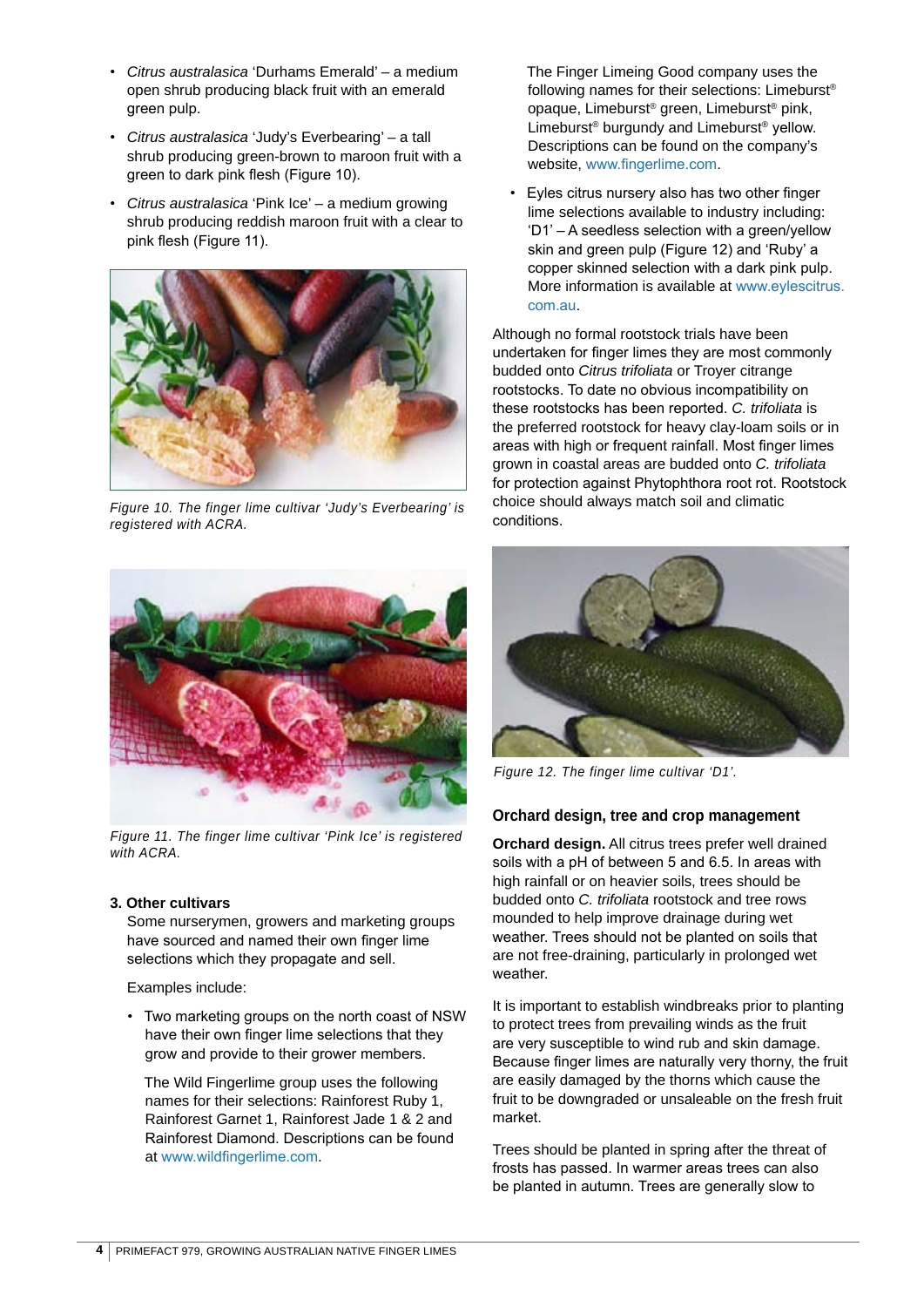establish and for the first 12 months after planting there is little sign of any growth. Applying mulch around young trees will help to retain soil moisture and keep roots cool. Keep the mulch well away from the tree trunk to prevent collar rot. Removing fruit for the first three years after planting will help to improve tree growth and establishment.

Most commercial plantings use a hedgerow system with the tree rows running in a north-south direction to maximise light interception. Planting densities vary with cultivar, but spacings of 2.5–3 m between trees and 4–5 m between rows are common. This equates to around 600 to 800 trees/ha. It is best to plant only the one cultivar of finger lime within a row for easier management and harvest operations. The number of trees planted and cultivar selection should always be based on market requirements. Most commercial plantings are 100–300 trees.



*Figure 13. Windbreaks and irrigation are essential for establishing new orchards.*

**Flowering and cropping.** Grafted finger lime trees begin fruiting in year three but larger quantities of fruit are not normally obtained until year six, when trees are classed as 'bearing'. Seedling trees can take up to 15 years to produce fruit, depending on cultivar. Most cultivars consistently bear fruit every year; however, some cultivars are prone to biennial bearing and a few tend to crop up to 3 times a year.

On the north coast of NSW flowering starts in June and extends through to early October, depending on cultivar. In warm coastal regions trees may also flower sporadically throughout spring and summer. Depending on climatic conditions and cultivar, fruit mature between December and May, with the main harvest period occurring between March and May. Fruit are selectively picked every 10–14 days over a 6–8 week period depending on tree age and cultivar.

Finger limes have a fruit development period of around 5 months from flowering to harvest. As with other citrus varieties natural fruit drop will occur early in the season as the tree sets more fruit than it can carry and fruit may also be shed during very hot, dry



*Figure 14. Finger limes start to bear larger quantities of fruit after 5–6 years.*

or windy conditions. Some thinning of fruit clusters to improve fruit size is undertaken on heavy setting cultivars.

Yields vary with cultivar, but well managed 5–6 year old trees can produce up to 20 kg annually. It is important to remember that only about 40% of the fruit produced will be 1st grade/export quality, with the remaining fruit being either 2nd grade or processing quality. Finger lime trees because of their habit and thorniness tend to have a high percentage of 2nd grade or processing fruit. Fruit range in size from 6–12 cm and individual fruit can weigh up to 60 g.

**Nutrition.** No specific research work has been undertaken on tree nutrient requirements, however finger limes are reported to require a lot less fertiliser than other commercial citrus varieties. This is probably due in part to less demand by the tree because of its naturally smaller leaves and canopy area. Growers are using only about 25–30% of the total annual amount of NPK fertiliser applied to other commercial citrus varieties. Depending on growing conditions the roots of finger limes in cultivation tend to have a more fibrous root system with the majority of feeder roots usually in the top 30–60 cm of soil.

A complete NPK (15:4:11) fertiliser low in phosphorous is currently being used by commercial growers. No fertiliser should be applied from flowering up until fruit are 1 cm long, otherwise fruit have a tendency to abort. Some growers apply foliar fertilisers to trees prior to flowering if required. It is best to apply fertiliser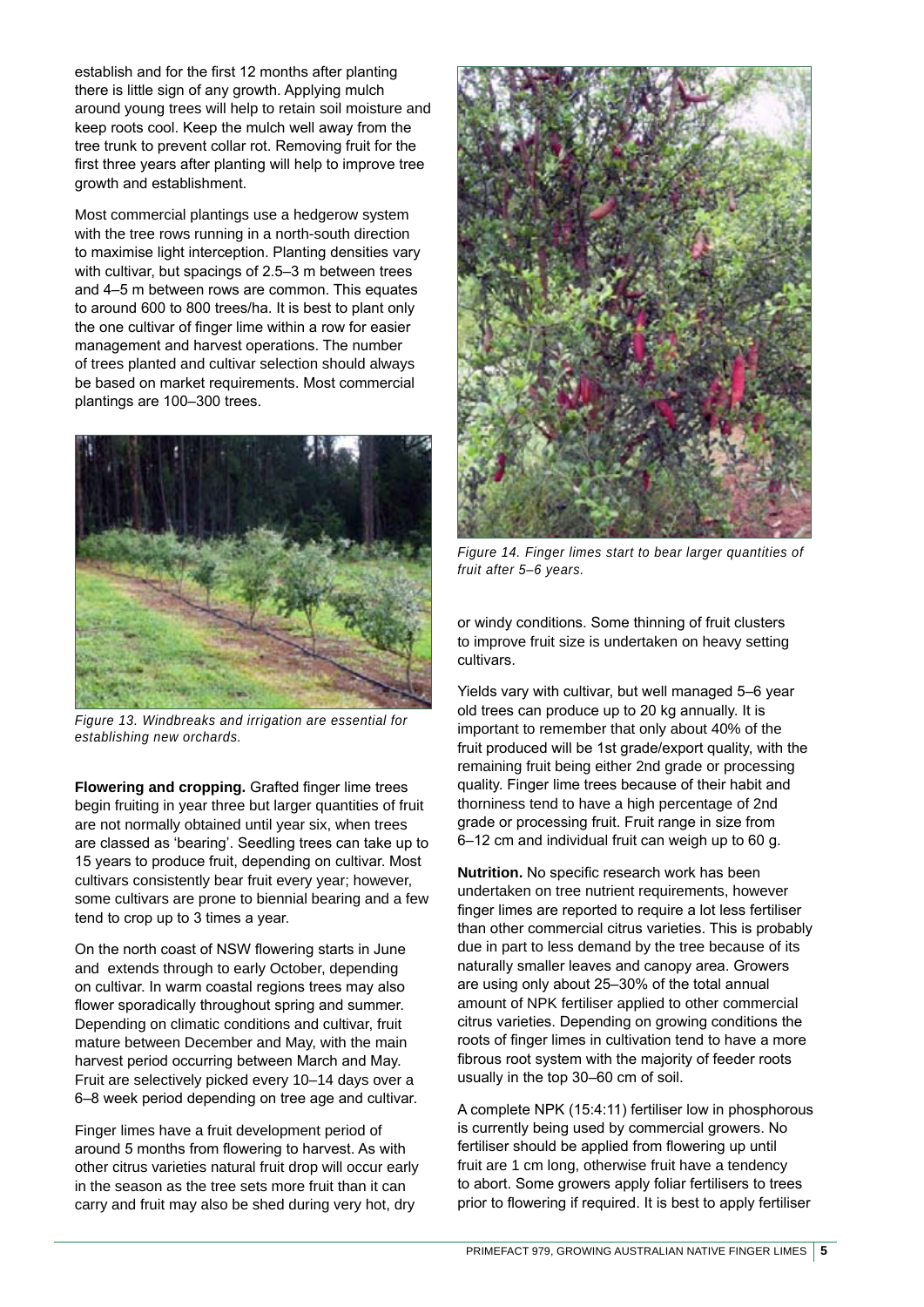

in small amounts 2–3 times throughout the growing season. Be careful not to over-fertilise trees as dieback has been reported to occur.

**Irrigation:** Trees should be irrigated to ensure adequate water is available throughout the growing season, especially at flowering and fruit set and during the fruit growth period. Most growers use drip irrigation and allow for 3–5 ML water/ha. Only use good quality irrigation water – be sure to check water pH and salinity levels periodically. Soil moisture monitoring equipment such as tensiometers should be installed in the orchard to help schedule irrigation correctly so as not to under- or over-water trees.

**Pruning.** Trees respond to regular light pruning. If finger lime trees are heavily pruned they may die, especially older woody trees. Young trees once established should be lightly pruned to encourage an open tree shape with 4–6 main branches. Any vigorous water shoots and rootstock suckers should be removed. As trees mature, light pruning is usually undertaken annually in autumn (after harvest) to renew fruiting wood and keep trees at a manageable height. Pruning also opens up the tree canopy and improves air circulation and fruit quality by helping



Figure 16. Bronze orange bugs feed on young new **Figure 16. Bronze orange bugs feed on young new Figure 16. Bronze orange bugs feed on young new Figure 16. Bronze** fungus can exacerbate twig dieback. *shoots causing them to dieback.*



*Figure 15. Grasshopper feeding damage on fruit. Figure 17. Katydids also feed on the fruit of finger limes.*

to minimise wind rub by the thorny branches which can pierce the fruit. Skirting of the lower branches will keep fruit off the ground and also help with under-tree management operations. Beware of pruning trees in hot weather because sparse foliage on trees may mean that developing fruit are more susceptible to sunburn.

#### **Pests, diseases and other disorders**

The main pests of commercial finger limes are similar to those affecting other citrus varieties. Pests commonly found causing damage include scale insects, spined citrus bug, bronze orange bug, aphids, mealybugs, caterpillars, snails, katydids and grasshoppers. Some preliminary research work undertaken by Industry & Investment NSW showed that fruit do not appear to be a host for Queensland fruit fly. Rats attracted to birds nesting in trees are also reported to damage fruit.

The main disease affecting finger limes is melanose (*Diaporthe citri*), a fungal disease that causes dark brown to black spots on the foliage, twigs and fruit. Spores of the fungus develop in dead citrus tissue and are released by water and/or rainfall. The fungus affects all citrus varieties and the incidence of melanose usually increases as trees age and the amount of dead wood in the canopy increases. Annual light pruning should aim to remove any dead wood. Experienced finger lime growers recommend not applying any chemical sprays whilst the trees are flowering as the flowers may be damaged.

Finger limes also occasionally suffer twig or branch dieback, but no causal organism has yet been identified. Dieback in other citrus varieties can be caused by a range of factors including frost injury, hot dry or very cold winds, or some other factor resulting in the plant being unable to get sufficient water when needed, such as a lack of soil moisture or damage to the root system. In coastal orchards the melanose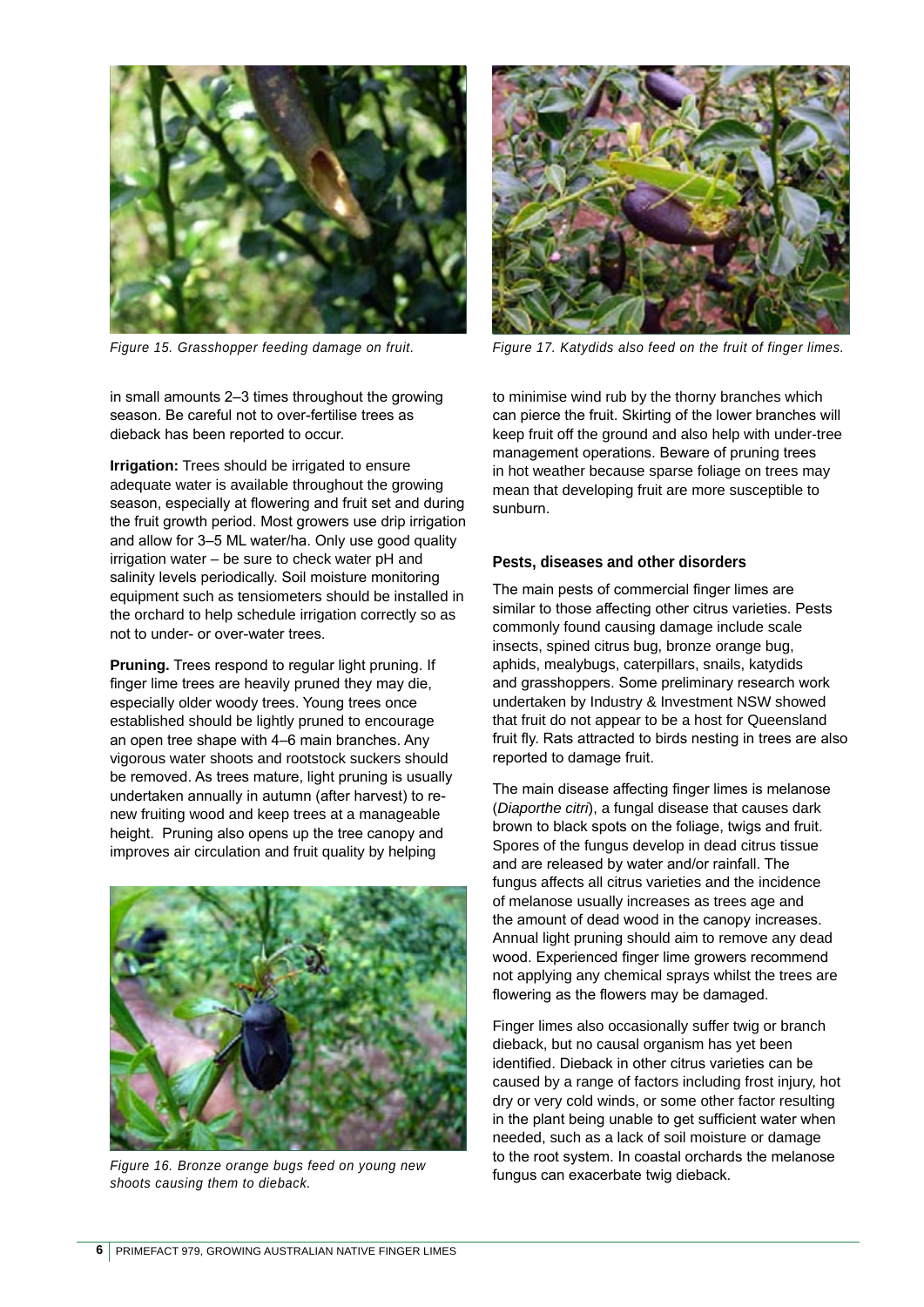



*Figure 20. Feeding damage on the surface of fruit caused by grasshoppers.*



*Figure 18. Scale insects can be a problem on both trees and fruit.*



*Figure 21. The fungal disease melanose causes black– brown spots on fruit, foliage and stems.*



*Figure 19. Spined citrus bugs sting fruit (top), puncturing the oil glands, causing skin damage and fruit breakdown.*



*Figure 22. Finger lime trees sometime suffer branch or twig dieback, the cause of which is unknown.*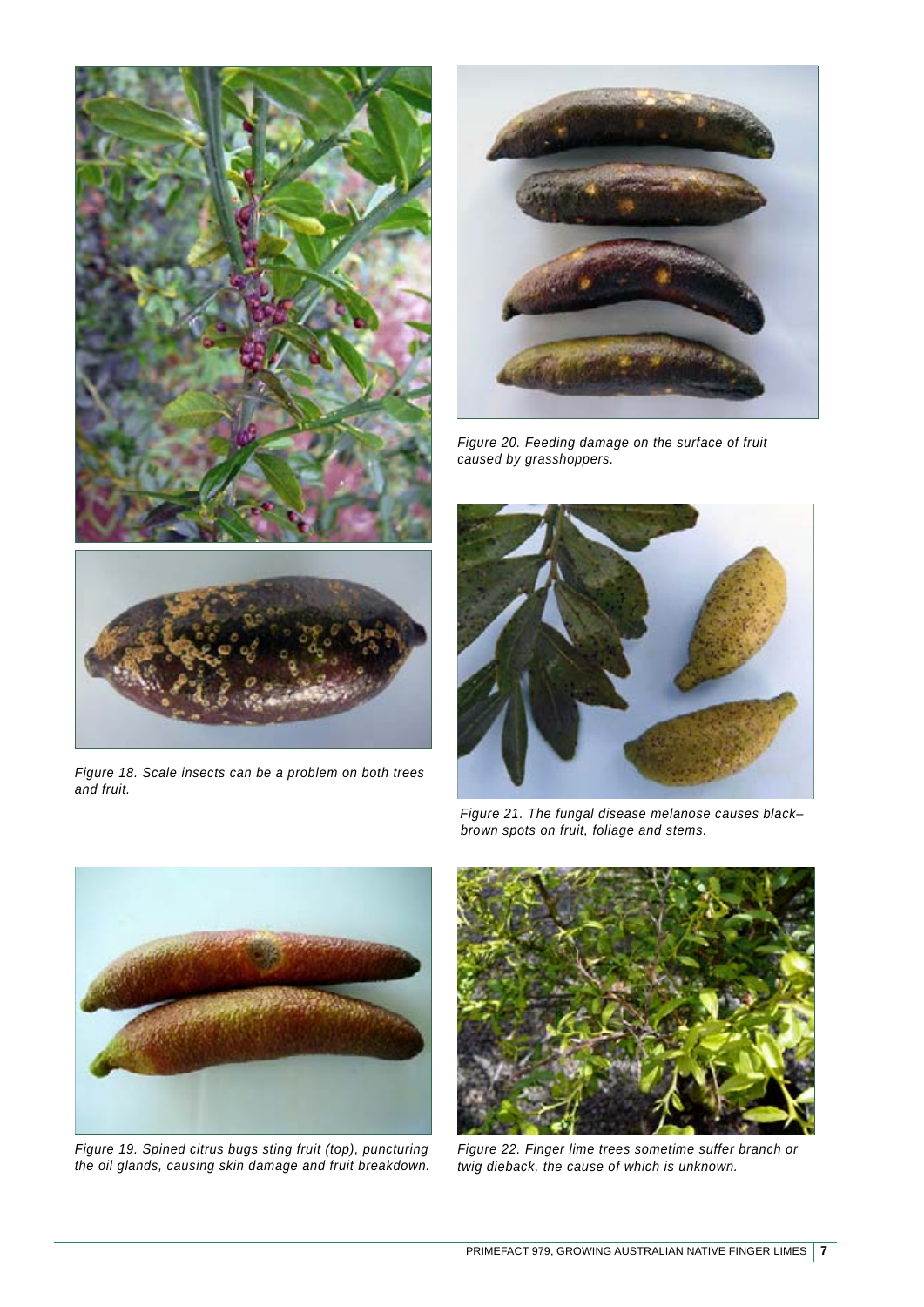

*Figure 23. A high percentage of fruit can be downgraded as a result of wind rub and thorn damage.*



*Figure 26. Deformed fruit are usually a result of poor pollination.*



*Figure 24. Exposed fruit can easily be sunburnt in hot weather.*



*Figure 27. Split or damaged fruit can be invaded by fungal pathogens, causing them to rot.*



*Figure 25. Fruit close to maturity can sometimes split during wet weather.*



*Figure 28. Stylar end breakdown, a physiological disorder, commonly affects finger limes.*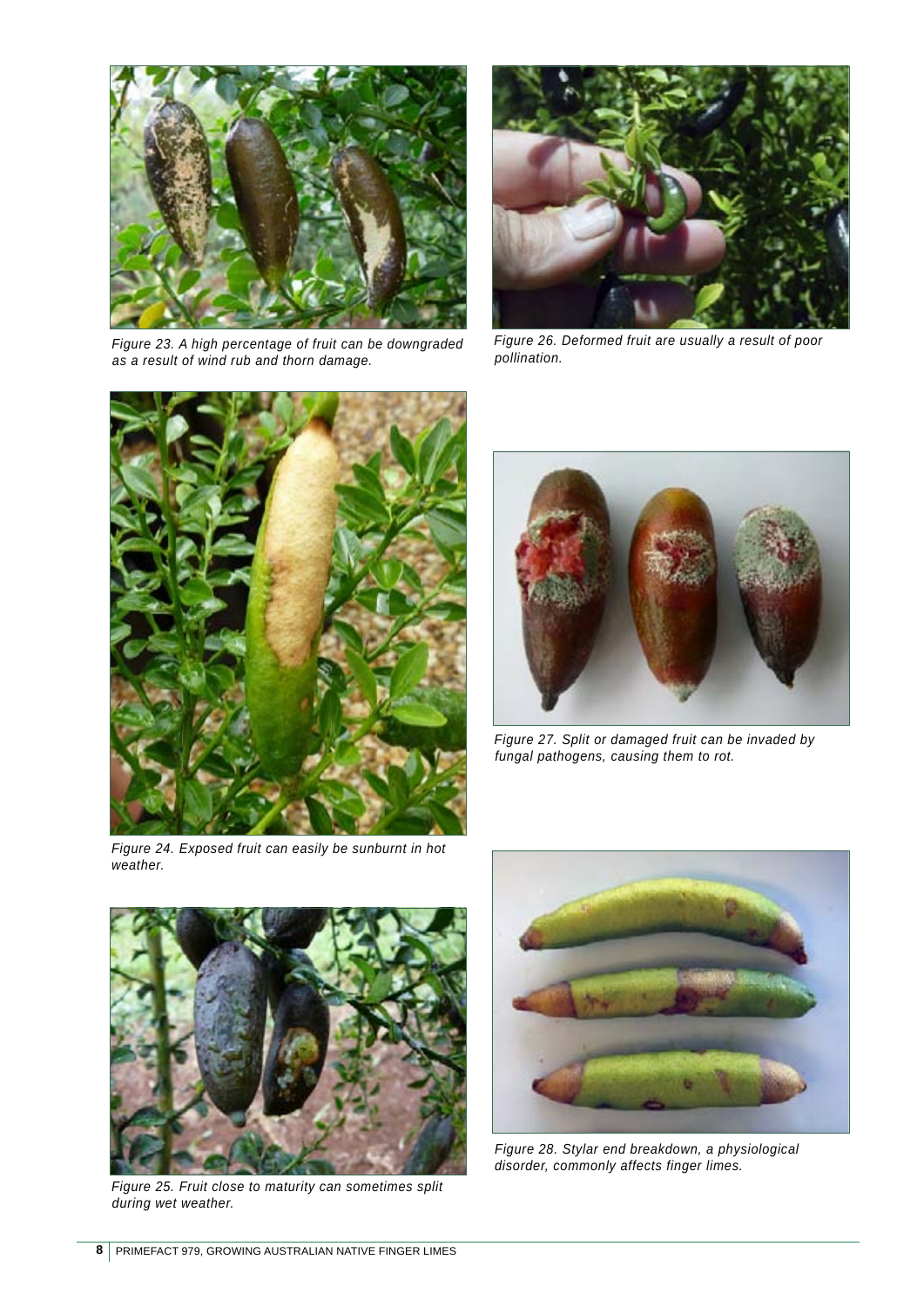

*Figure 29. Finger limes are very susceptible to oleocellosis – so careful harvesting and postharvest handling is important.*



*Figure 30. Oleocellosis damage tends to harden and darken with age.*

Like Tahitian limes, finger limes are reported to occasionally suffer from stylar end breakdown (SEB). SEB is a physiological disorder which leads to the breakdown of the rind. It begins as a brownish, water soaked area, most often on the stylar end (bottom) of fruit and if it progresses can cover  $\frac{1}{4} - \frac{1}{2}$  of the rind. The area then becomes dry and sunken below the surface of the remaining rind. The symptoms can appear while fruit are still on the tree or after harvest. The damage is caused by the rupture of the vesicles in the outer surface of the pulp. The juice released then invades the rind where the acid ruptures the oil glands. Older, larger fruit appear to be more susceptible.

Finger limes are also very susceptible to oleocellosis — rind damage caused by the accidental release of oil from the damaged oil glands. The released oil 'burns' the rind and within 2 to 3 days an unsightly blemish develops. The damaged surface of the fruit becomes dark and rough. The symptoms of oleocellosis usually appear after harvest and are more prevalent when wet, cold or turgid fruit are picked.

Careful postharvest handling will reduce the incidence of both oleocellosis and SEB. Do not harvest wet or damp fruit and avoid harvesting fruit early in the morning when fruit turgor is high.

Some commercial growers report that the variety 'Rainforest Pearl' and other light-green skinned cultivars seem to be more susceptible to skin damage and postharvest rind disorders and breakdown – so careful postharvest handling, packing and storage is critical, especially for export consignments.

Fruit are also very susceptible to wind rub and sunburn, which are major causes of damage and fruit downgrading. Growers also report that fruit close to maturity have a tendency to split during wet weather. Deformed fruit are usually the result of poor pollination.

# **Harvesting**

During all harvest operations the fruit, especially light green skinned cultivars, should be handled carefully to prevent skin damage and postharvest breakdown. Because trees are thorny it is recommended that pickers use some form of eye and hand protection during harvest.

Fruit are hand picked for colour, size and maturity every 10–14 days over a period of 6–8 weeks. For some cultivars fruit harvest may extend for up to 2–3 months if there have been multiple or extended flowering periods.

Fruit must be fully ripe when picked as finger limes do not ripen off the tree. Ripe fruit tend to feel full and detach easily from the tree. To test fruit ripeness, score the fruit around the middle, twist to open and then gently squeeze – the crystals should come out separately and freely. Unripe fruit tend to have a bitter taste. When opening fruit avoid getting the oil from the fruit skin onto the crystals as it can taint their flavour.



*Figure 31. Harvested fruit ready to be sorted and packed. (Photo by Skyscanns)*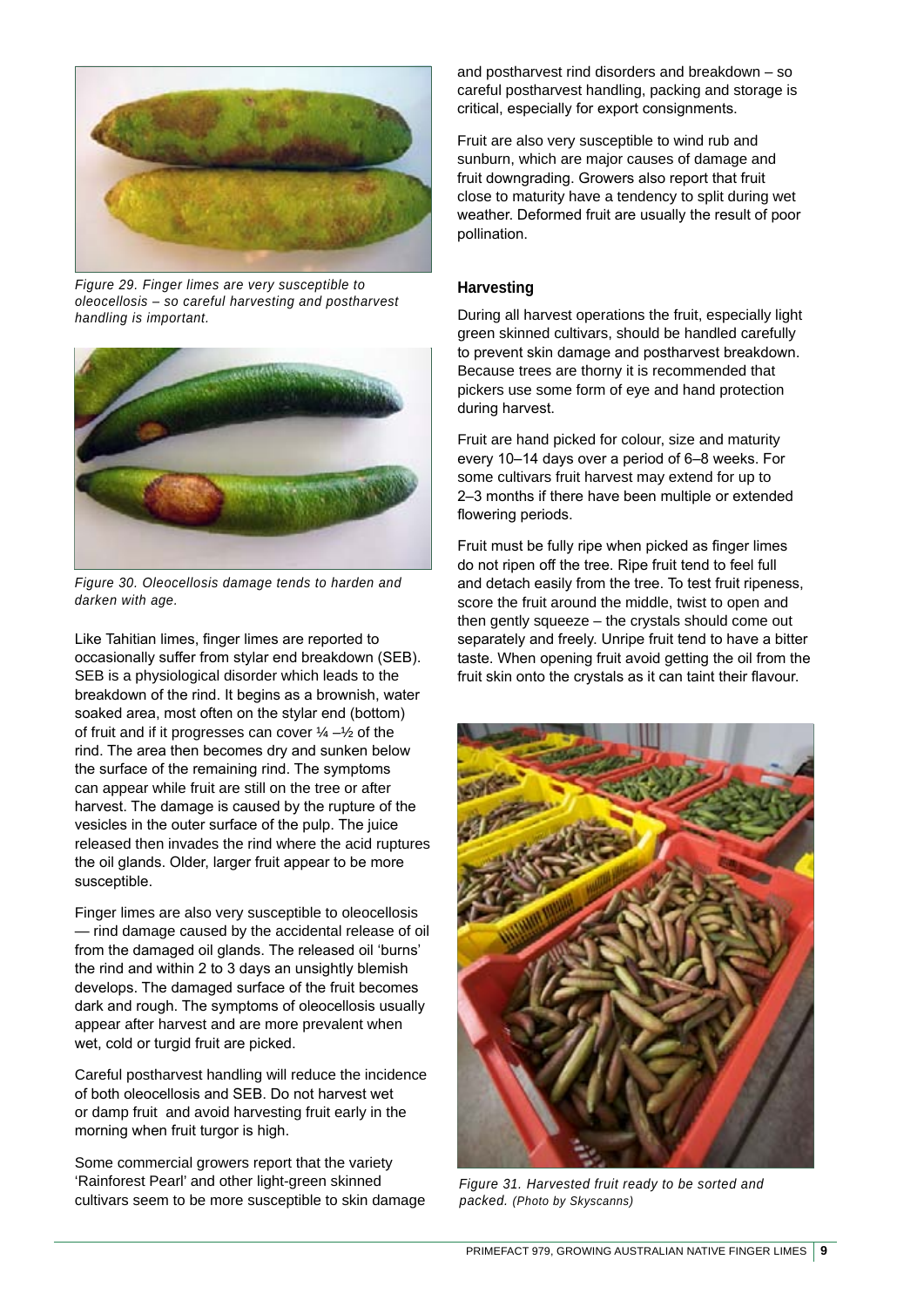Fruit are picked into 5 kg plastic lugs. As with other citrus varieties, never harvest wet fruit, otherwise fruit may develop oleocellosis. Finger lime growers delay harvest for up to 2 days following wet weather. Fruit should not be picked off the ground. Do not leave harvested fruit in the sun; they should be kept in the shade and placed in the cool room to remove field heat as soon as possible.

# **Packing and storage**

Finger limes are packed into perforated 1 or 2 kg plastic bags and packed into 2 or 5 kg printed fibreboard boxes. There are several finger lime marketing groups who have developed their own product specifications for their own cultivars. Fresh fruit have a shelf life of 4–5 weeks if stored in a cool room at 5–10ºC. However, cultivars do vary in their sensitivity to cool store temperatures. Do not store fruit below 4ºC as they develop chilling injury. Whole fruit and pulp can also be snap frozen and stored for 3–6 months at –18ºC for out-of-season supply. Frozen fruit or pulp should always be defrosted in the fridge. Fruit are transported to market in refrigerated containers.



*Figure 32. Fruit are sorted by quality, size and colour, according to market specifications.*

# **Marketing**

At present most interest and demand for finger limes is from the restaurant trade. The promotion of finger limes as a commodity has mainly been undertaken by individual Australian growers and exporters at national and international food fairs. Articles have also appeared in travel magazines and some well known celebrity chefs have also promoted the fruit in their recipes.

Currently both domestic and export market prices are very good largely because volumes are still small and demand is outweighing supply. Dollar returns to growers for export quality fruit are between \$40–60/kg and \$25–40/kg for the domestic fresh fruit market.



*Figure 33. Australian finger limes packed and ready for export.*

Most domestic fruit is sold in the central fruit and vegetable markets in Brisbane, Sydney and Melbourne. Small quantities of fruit are also supplied direct to retailers and restaurants, particularly in northern NSW and south-eastern Queensland where most of the fruit is currently grown. Around 50% of Australian finger lime production is currently exported to markets in Europe and Asia. In 2008/09 total production from Australia was estimated at around 10 tonnes.

The export requirements for overseas markets vary and need to be checked with the Australian Quarantine Inspection Service (AQIS) at www.daffa. gov.au/aqis. For example the European Union (EU) currently require that orchards be inspected prior to harvest for the presence of black spot (a fungal disease that occurs in some regions of Australia). There are also domestic quarantine regulations. For example, fruit grown in areas with Queensland fruit fly cannot be sent to other regions and states free of this pest without treatment. There are costs associated with any mandatory inspections required to obtain export permits.



*Figure 34. The pulp of the finger lime is commonly used to garnish seafood. (Photo by Skyscanns)*